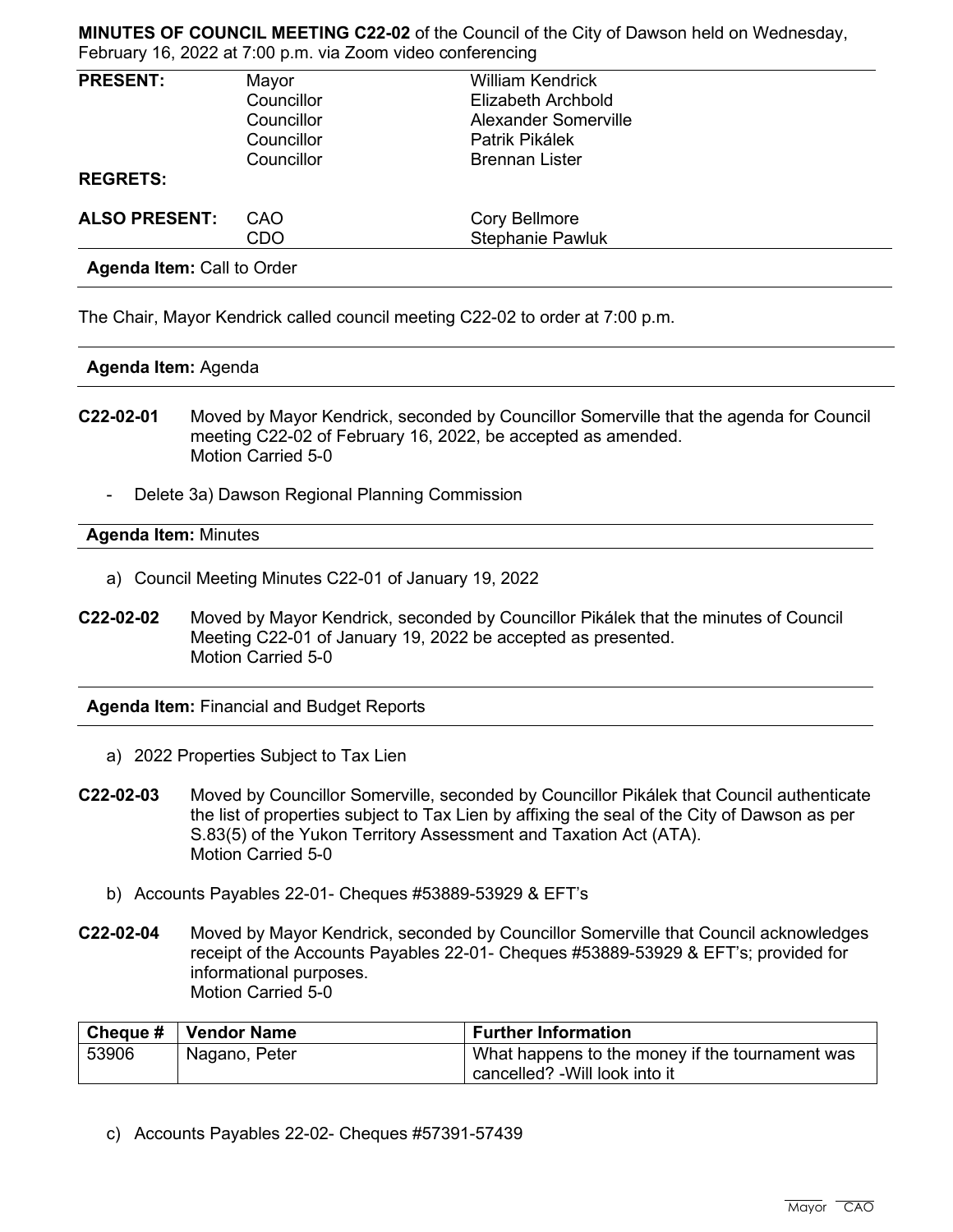**C22-02-05** Moved by Councillor Pikálek, seconded by Councillor Somerville that Council acknowledges receipt of the Accounts Payables 22-02- Cheques #57391-57439; provided for informational purposes. Motion Carried 5-0

|       | <b>Cheque #   Vendor Name</b> | <b>Further Information</b>                       |
|-------|-------------------------------|--------------------------------------------------|
| 57403 | Colliers Project Leaders Inc. | Where are we at with payment?- Will look into it |

**Agenda Item:** Special Meeting, Committee and Departmental Reports

- a) Request for Decision: Tr'ondëk-Klondike UNESCO MOU & TOR
- **C22-02-06** Moved by Councillor Somerville, seconded by Councillor Pikálek that Council approve the Tr'ondëk-Klondike Memorandum of Understanding and Terms of Reference for the joint management and protection of the Tr'ondëk-Klondike world heritage site. Motion Carried 5-0
	- b) Request for Decision: Community and Rec Grants

# *Councillor Somerville declared a conflict.*

- **C22-02-07** Moved by Mayor Kendrick, seconded by Councillor Archbold that Council approve the Community Grants, as recommended by the Community Grant Committee in the amount of \$11,610.00 and Council approve the Level 2 Recreation Grants, as recommended by the Recreation Board in the amount of \$4,500.00. Motion Carried 4-0
	- c) Request for Decision: FCM attendance and Travel Approval
- **C22-02-08** Moved by Councillor Somerville, seconded by Councillor Pikálek that Council approve travel for any attending councillors to Regina, SK to attend FCM 2022. Motion Carried 5-0
	- d) Request for Decision AYC Additional Council Honorarium
- **C22-02-09** Moved by Councillor Somerville, seconded by Councillor Pikálek that Council approves additional honorarium payments, as per Section 6.01 and 7.01 of the Council Remuneration Bylaw #2021-10, to attend the Association of Yukon Communities Annual General Meeting in Whitehorse May 13 & 14, 2022. Motion Carried 5-0
	- e) Request for Decision CAMA & FCM Travel Approval CAO
- **C22-02-10** Moved by Mayor Kendrick, seconded by Councillor Pikálek that Council approves travel for CAO Bellmore to attend the 2022 FCM Annual Conference and Trade Show. Motion Carried 5-0
	- f) Request for Decision: Alleyway Request- Block 8, Days Addition
- **C22-02-11** Moved by Councillor Somerville, seconded by Councillor Pikálek that Council deny the request to purchase the alleyway through Block 8, Day's Addition. Motion Carried 5-0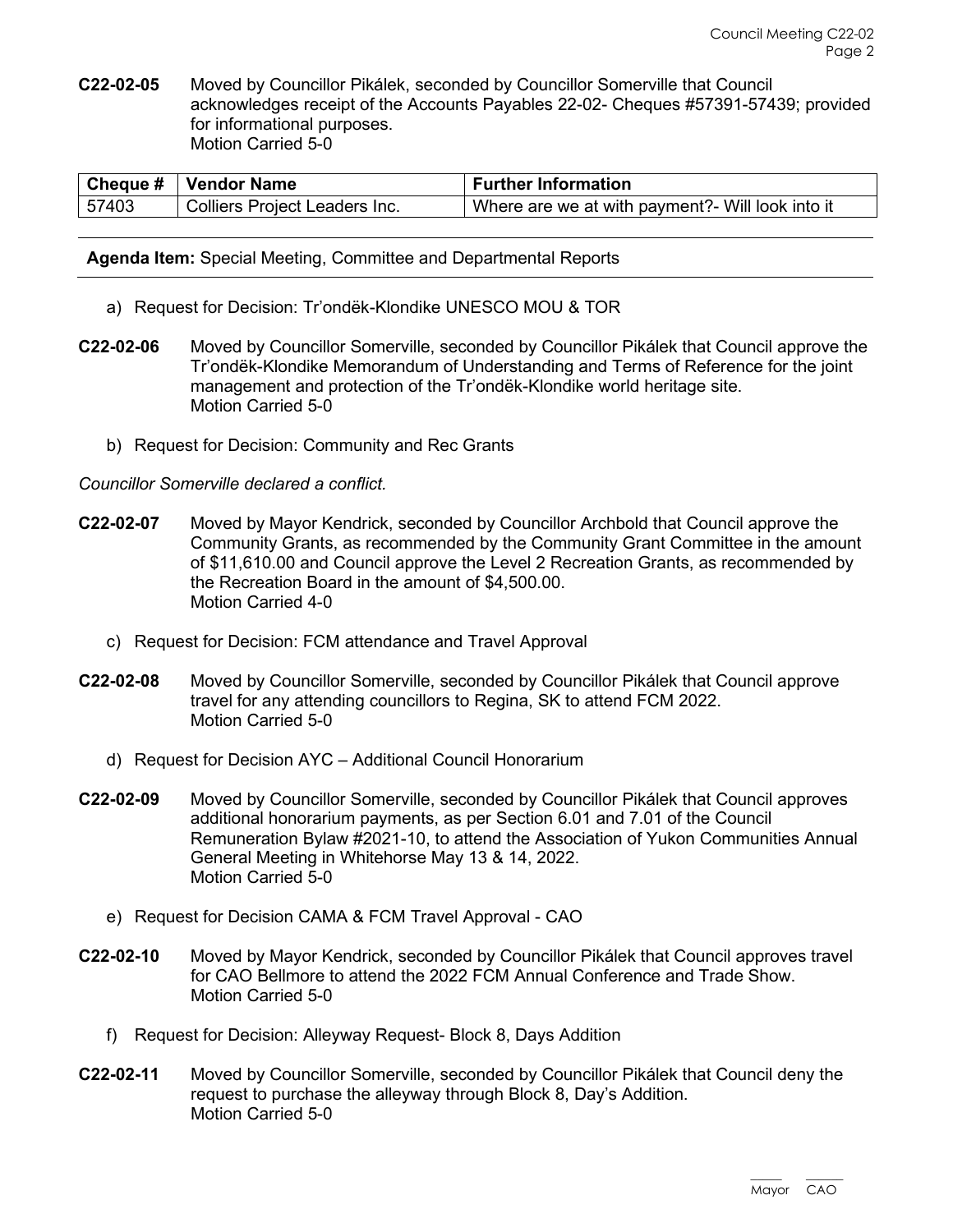- g) Request for Decision: Subdivision Application #20-076
- **C22-02-12** Moved by Councillor Somerville, seconded by Councillor Pikálek that Council deny Subdivision Application #20-076 to adjust the boundary of Lots 19 and 20, Block LA, Ladue Estate on account of the noncompliant setback, as per S. 11.1.2 of Zoning Bylaw #2018-19. Motion Carried 5-0
	- h) Request for Direction: Vacant Lots Review
- **C22-02-13** Moved by Councillor Pikálek, seconded by Councillor Somerville that Council move into Committee of the Whole for the purposes of asking the Community Development Officer questions. Motion Carried 5-0
	- Council provided feedback regarding City owned vacant lots.
- **C22-02-14** Moved by Councillor Pikálek, seconded by Councillor Somerville that Committee of the Whole revert to an open session of Council to proceed with the agenda. Motion Carried 5-0
	- i) Request for Decision: LeFevre Land Sale Request
- **C22-02-15** Moved by Councillor Somerville, seconded by Mayor Kendrick that Council directs administration to add this development area to the Council Priorities List, develop a request for expressions of interest in order to pursue private development, and deny the specific purchase request at this time. Motion Carried 5-0
- **C22-02-16** Moved by Councillor Pikálek, seconded by Mayor Kendrick that Council meeting C22-02 be extended not to exceed one hour. Motion Carried 5-0

**Agenda Item:** Bylaws and Policies

- a) Zoning Bylaw Amendment No. 15 Bylaw (2022-01)-Second & Third Reading
- **C22-02-17** Moved by Councillor Somerville, seconded by Councillor Pikálek that Council give Bylaw 2022-01, being Zoning Bylaw Amendment No. 15, second reading. Motion Carried 5-0
- **C22-02-18** Moved by Councillor Somerville, seconded by Councillor Pikálek that Council give Bylaw 2022-01, being Zoning Bylaw Amendment No. 15, third and final reading. Motion Carried 5-0

**Agenda Item:** Correspondence

- **C22-02-19** Moved by Mayor Kendrick, seconded by Councillor Pikálek that Council acknowledges receipt of correspondence from:
	- a) Roberta Joseph, Hähkè, Tr'ondëk Hwëch'in RE: Congratulations on Election
	- b) Andre Zadrazil RE: Laundry Services
	- c) RCMP Monthly Policing Report- December